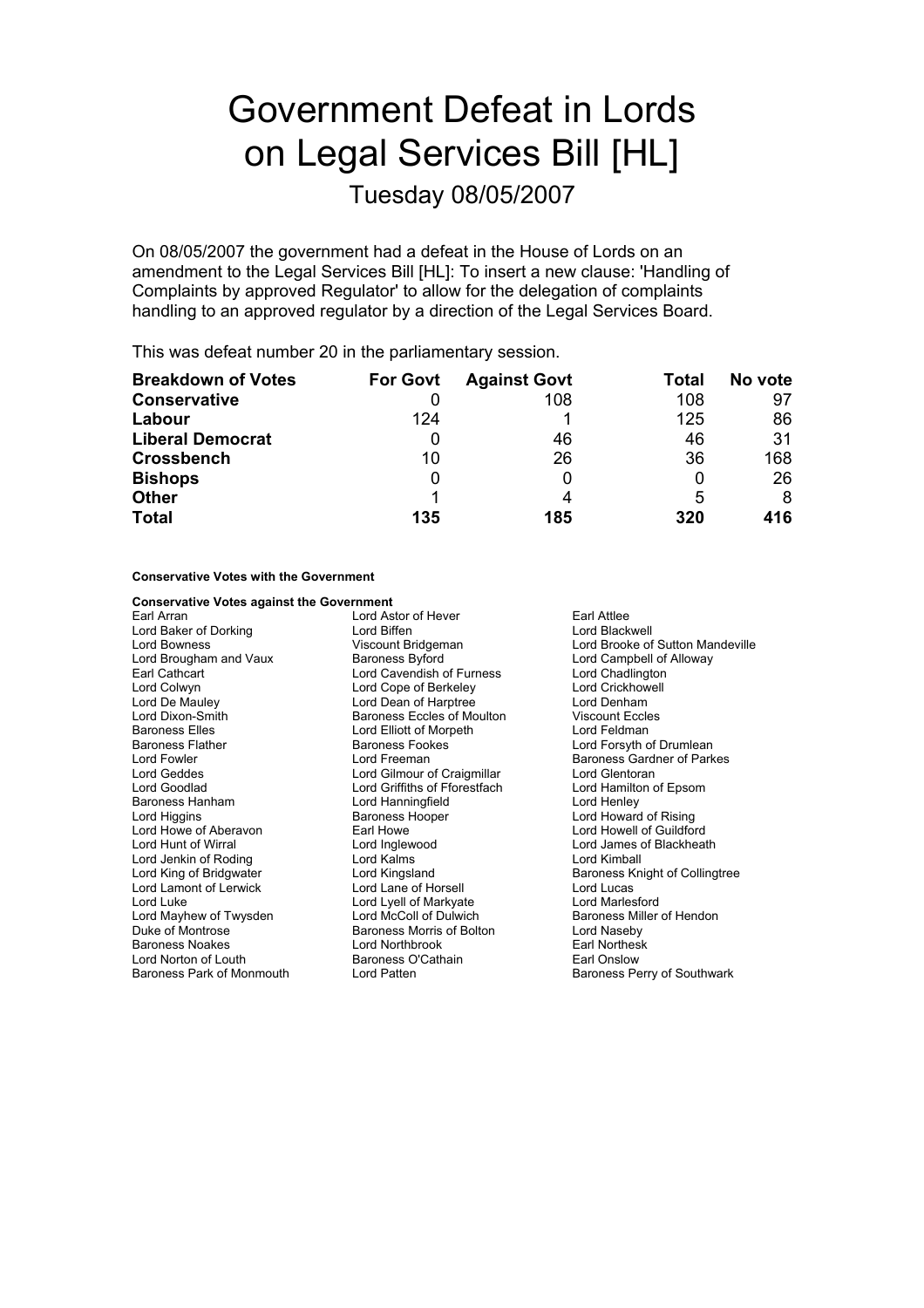### **Labour Votes with the Government**

Lord Anderson of Swansea Baroness Andrews Baroness Andrews Lord Archer Corp.<br>Baroness Ashton of Upholland Lord Bach Corp. Corp. Lord Barnett Baroness Ashton of Upholland Lord Bach Lord Barnett Lord Bassam of Brighton Lord Bilston **Example 2** Exercise Baroness Blood **Lord Boyd of Duncansby**<br>
Lord Bradley **Lord Brooke of Alverthorpe** Lord Brookman Lord Brooks of Tremorfa<br>
Lord Christopher Lord Clark of Windermere Lord Christopher **Lord Clark of Windermere** Lord Clarke of Hampstead<br>
Baroness Cohen of Pimlico **Lord Corbett of Castle Vale** Baroness Corston Baroness Cohen of Pimlico **Lord Corbett of Castle Vale** Baroness Corston<br>Baroness Crawley **Lord Cunningham of Felling** Baroness David Lord Davidson of Glen Clova Lord Davies of Coity<br>
Baroness Dean of Thornton-le-Fylde Lord Drayson Lord Dubs Baroness Dean of Thornton-le-Fylde Lord Drayson Lord Dubs<br>Lord Elder Lord Lord Evans of Temple Guiting Lord Evans of Parkside Lord Elder Lord Evans of Temple Guiting Lord Evans<br>Lord Falconer of Thoroton Lord Baroness Farrington of Ribbleton Lord Filkin Lord Falconer of Thoroton **Falconess Farrington of Ribbleton** Lord Filkin Lord Foster of Bishop Auckland Lord Fyfe of Fairfield Baroness Golding 

Baroness Goulding

Baroness Goulding

Cord Gould of Brook and Gould of Brookwood

Baroness Gould of Potterne<br>
Lord Gould of Brookwood

Lord Goulding

Cord Gould of Brookwood

Lord Goulding Lord Graham of Edmonton Lord Gregson Lord Grocott Lord Harris of Haringey Lord Harrison Lord Hart of Chilton Baroness Hilton of Eggardon Baroness Hollis of Heigham Baroness Hollis of Heigham Baroness Hollis of Howarth D<br>Baroness Howells of St Davids Lord Howie of Troon Baroness Howells of St Davids<br>
Lord Hughes of Woodside<br>
Lord Hunt of Chesterton<br>
Lord Irvine of Lairg Baroness Jay of Paddington Lord Jones<br>
Lord Lea of Crondall
Lord Lipsey Lord Macdonald of Tradeston Lord Mackenzie of Framwellgate Lord Mason of Barnsley<br>
Baroness Massey of Darwen Baroness McDonagh Baroness McIntosh of H Lord McKenzie of Luton Lord Mitchell<br>
Baroness Morgan of Huyton Baroness Morgan of Drefelin Baroness Morris of Yardley Baroness Morgan of Huyton Baroness Morgan of Drefelin Baroness Morgan of Drefelin Baroness Morgan of Oreiding C Lord O'Neill of Clackmannan<br>
Baroness Pitkeathley<br>
Lord Plant of Highfield Baroness Pitkeathley **Lord Plant of Highfield** Lord Ponsonby of Shulbrede<br>Baroness Quin Baroness Ramsay of Cartvale Lord Rea Baroness Rendell of Babergh Lord Rooker Lord Rowlands<br>
Baroness Royall of Blaisdon Lord Sawyer Lord Cord Sheldon Baroness Royall of Blaisdon Lord Sawyer Cord Sheld<br>
Lord Sheldon Lord Shape Lord Sheldon Lord Sheldon Lord Sheldon Viscount Simon<br>
Lord Stone of Blackheath<br>
Lord Strabolgi Baroness Thornton **Example 2** Lord Tomlinson **Lord Truscott**<br>
Lord Turnberg<br>
Lord Turnberg<br>
Baroness Turnberg Lord Tunnicliffe Lord Turnberg Baroness Turner of Camden Lord Varley Baroness Wall of New Barnet Lord Williams of Elvel Lord Woolmer of Leeds

Lord Pilkington of Oxenford Lord Quinton<br>
Lord Reas<br>
Lord Reas Conwy Lord Reason Conwy Lord Roberts of Conwy Lord Renton of Mount Harry Lord Roberts of Lord Roberts<br>Lord Saatchi Lord Rotherwick **Lord Saatchi** Earl Selborne<br>
Lord Selkirk of Douglas **Earl Selborne Baroness Sharples Earl Selborne** Lord Shaw of Northstead Lord Selkirk of Douglas Baroness Sharples Lord Shaw of North<br>Lord Sheikh Baroness Shephard of Northwold Lord Skelmersdale Baroness Shephard of Northwold Lord Skelmer<br>Lord Stewartby Lord Swinfen Lord Soulsby of Swaffham Prior Lord Stewartby Lord Swinfen<br>
Lord Taylor of Holbeach Lord Tebbit Baroness Thatcher Lord Taylor of Holbeach Lord Tebbit Baroness Thatcher Baroness Trumpington<br>Lord Waddington Baroness Verma **and Communist Control Lord Waddington Lord Waddington Lord Wade of Chorlton**<br>
Lord Waldearave of North Hill **Lord Windlesham** Lord Waldegrave of North Hill

Lord Adonis<br>
Lord Anderson of Swansea 
Lord Annes Andrews
Baroness Andrews

Lord Anderson of Swansea

Baroness Andrews

Lord Anderson of Swansea

Baroness Andrews

Lord Anderson of Swansea

Lord Anderson of Swansea Lord Brooke of Alverthorpe Lord Brookman<br>
Lord Campbell-Savours
Lord Carter of Coles Lord Cunningham of Felling Baroness David<br>
Lord Davies of Coity<br>
Lord Davies of Oldham Lord Foster of Bishop Auckland Lord Haworth **Baroness Henig**<br>
Baroness Hollis of Heigham **Baroness Hollis Accepted Howarth of Newport** Lord Hunt of Kings Heath Lord Irvine of<br>
Lord Jones Cord Kinnock Baroness McDonagh Baroness McIntosh of Hudnall<br>Lord Mitchell Baroness McIntosh of Hudnall Baroness Ramsay of Cartvale Lord Rea Baroness Taylor of Bolton

Baroness Gale **Communist Communist Control** Lord Gavron Communist Communist Baroness Gibson of Market Rasen<br>Baroness Golding Communist Communist Communist Communist Communist Communist Communist Communist Communist Com Baroness Gould of Potternewton Lord Lofthouse of Pontefract Lord Stone of Blackheath Lord Strabolgi Cord Strabolging Baroness Symons of Vernham Dean<br>
Lord Taylor of Blackburn Baroness Taylor of Bolton Lord Temple-Morris

**Labour Votes against the Government** Lord Borrie